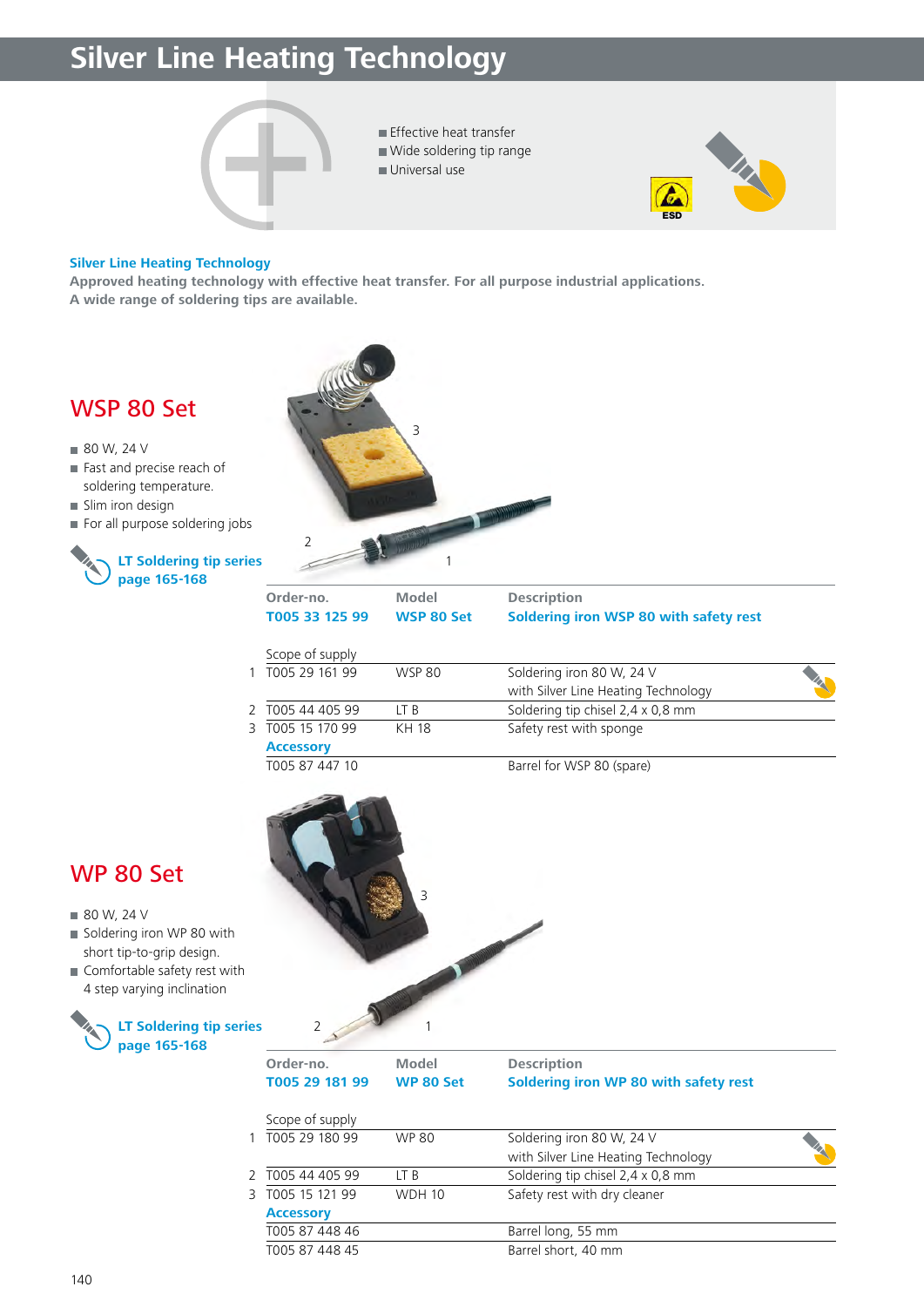# **Weller®**



| Scope of supply  |                |                                     |    |
|------------------|----------------|-------------------------------------|----|
| 1 T005 29 170 99 | <b>WSP 150</b> | Soldering iron 150 W, 24 V          |    |
|                  |                | with Silver Line Heating Technology | XX |
| 2 T005 44 450 99 | THT F          | Soldering tip chisel 9,3 x 2,0 mm   |    |
| 3 T005 15 152 99 | <b>WDH 30</b>  | Safety rest with dry cleaner        |    |
|                  |                |                                     |    |



#### MPR 80 Set

- 80 W, 24 V
- Soldering iron with an adjustable head up to 40°



| Order-no.<br>T005 33 131 99 | Model<br><b>MPR 80 Set</b> | <b>Description</b><br>Soldering iron MPR 80 with safety rest |  |
|-----------------------------|----------------------------|--------------------------------------------------------------|--|
| Scope of supply             |                            |                                                              |  |
| 1 T005 29 163 99            | <b>MPR 80</b>              | Soldering iron 80 W, 24 V,                                   |  |
|                             |                            | with Silver Line Heating Technology                          |  |
| 2 T005 44 405 99            | LT B                       | Soldering tip chisel 2,4 x 0,8 mm                            |  |
| 3 T005 15 033 99            | <b>KH 25P</b>              | Safety rest with sponge                                      |  |
| <b>Accessory</b>            |                            |                                                              |  |
|                             |                            |                                                              |  |

T005 87 447 10 Barrel for WSP 80 (spare)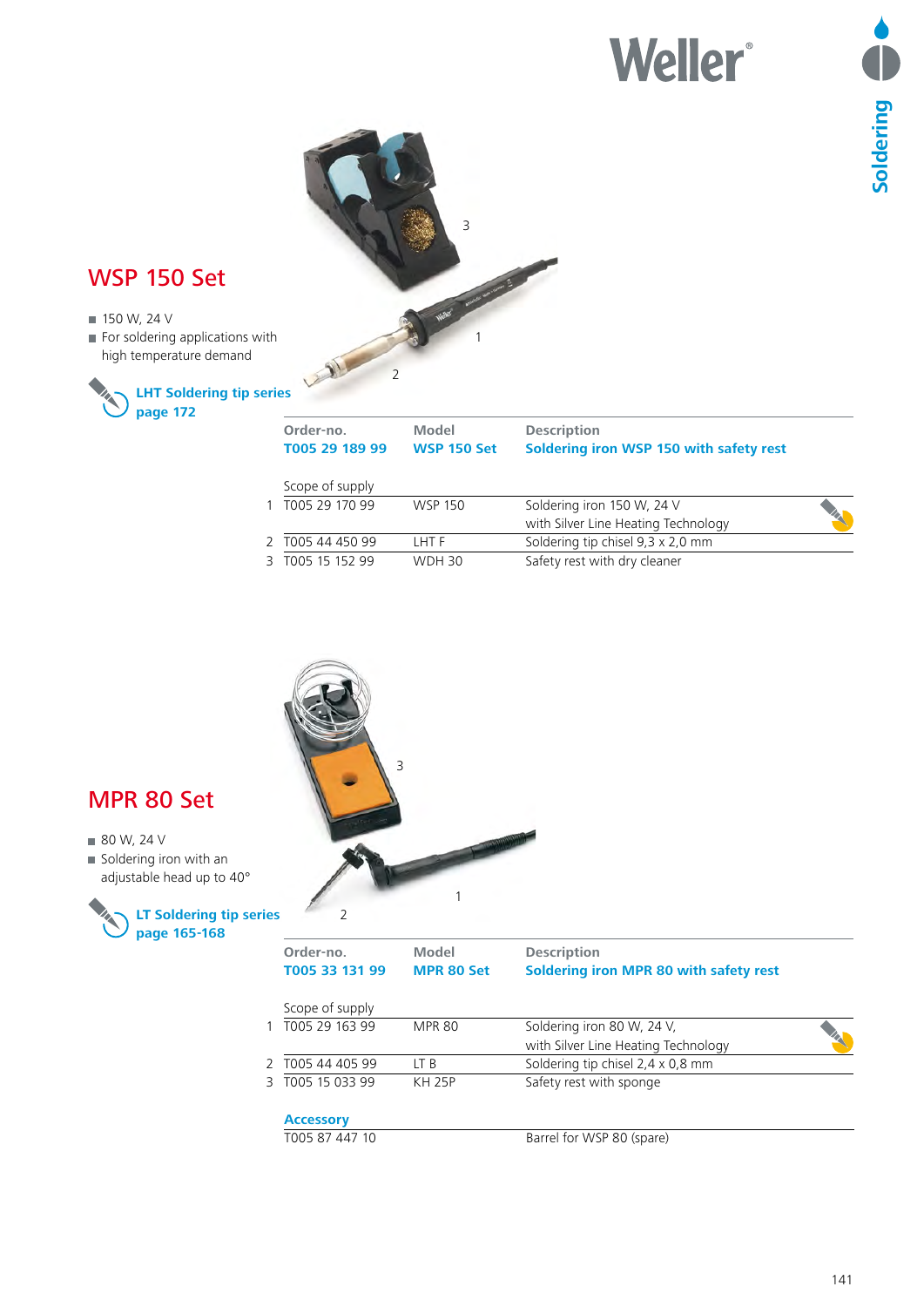## **Silver Line Heating Technology**

Weller FE soldering irons are specifically designed for tip extraction applications (tip extraction see page 120). **The fume extraction tube is integrated to the iron and positioned above the soldering tip. Regardless the iron is ergonomical and allows precise work. The FE soldering irons are controlled electronically and can be connected to all Weller soldering sations except WX stations. Different perfomances and the wide range of Weller soldering tips gives a multi-puropse applications to the FE irons. Weller FE soldering irons are delivered with a 5,0 mm heat resistant fume extraction hose (2,5 mm). Irons are ESD safe.**





### FE 75 Set

■ 80 W, 24 V For tip extraction



| Order-no.<br>T005 33 151 99 | Model<br><b>FE 75 Set</b> | <b>Description</b><br>Soldering iron FE 75 with safety rest |  |
|-----------------------------|---------------------------|-------------------------------------------------------------|--|
| Scope of supply             |                           |                                                             |  |
| 1 T005 29 166 99            | FF 75                     | FE-Soldering iron 80 W, 24 V                                |  |
|                             |                           | with Silver Line Heating Transfer                           |  |
| 2 T005 44 405 99            | LT B                      | Soldering tip chisel 2,4 x 0,8 mm                           |  |
| 3 T005 15 020 99            | KH 20                     | Safety rest with sponge                                     |  |
| T005 87 447 28              |                           | Funnel for FE 75                                            |  |
| T005 25 409 99              |                           | Cleaning brush for extraction tube                          |  |
| <b>Accessory</b>            |                           |                                                             |  |
| T005 87 447 10              |                           | Barrel for FE 75 (spare)                                    |  |